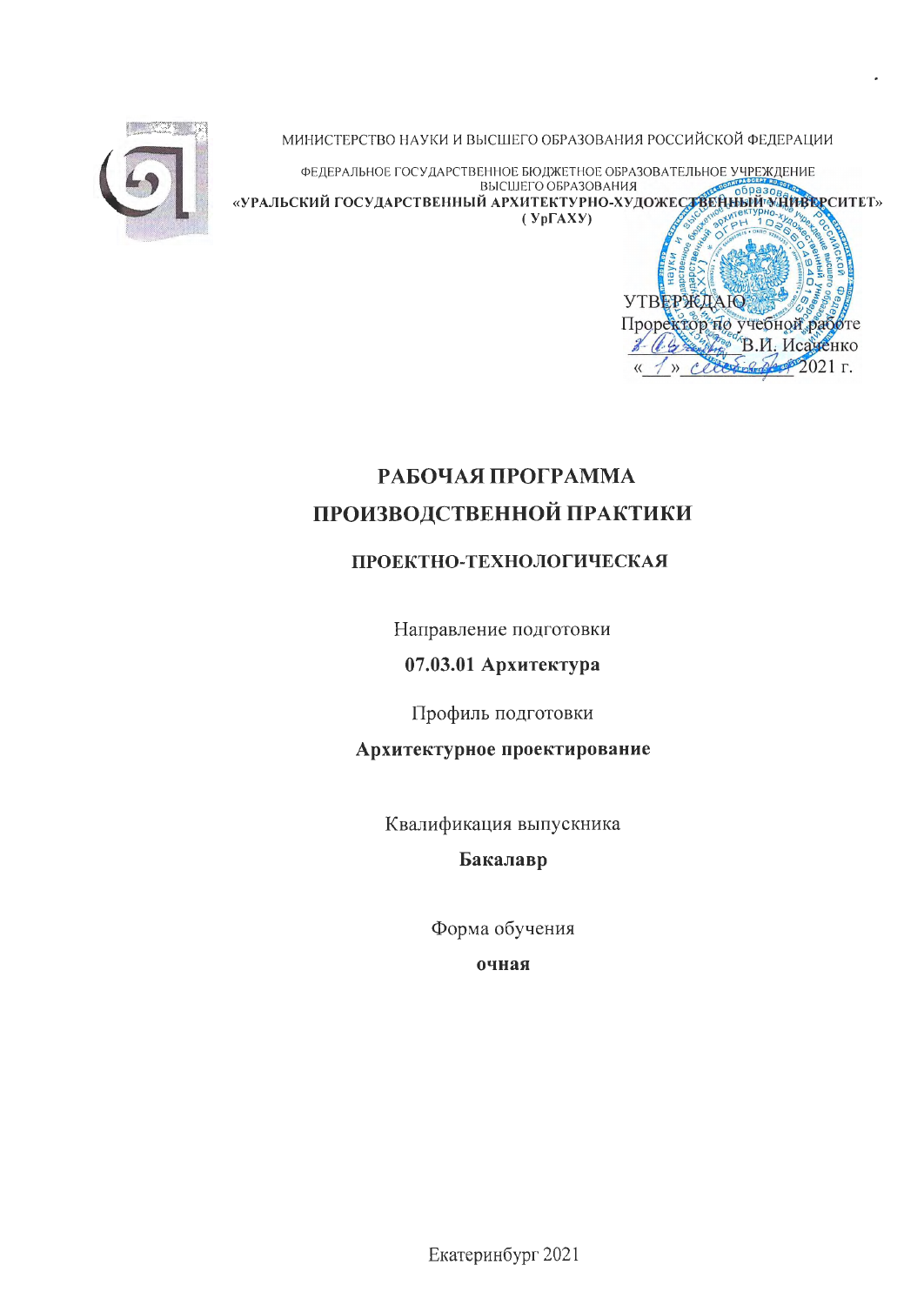#### 1. Вид, тип практики, способ(ы) ее проведения

| Вид практики                    | производственная         |
|---------------------------------|--------------------------|
| І ип практики                   | проектно-технологическая |
| ) Способ(ы) проведения практики | стационарная, выездная   |

#### 2. Место практики в структуре образовательной программы

Практика входит в состав блока Б2 «Практика», в часть образовательной программы, формируемую участниками образовательных отношений.

Практика базируется на освоении студентами дисциплин (разделов дисциплин) образовательной программы: «Архитектурное проектирование» (5-8 семестры), «Рабочее проектирование», «Теория концептуального проектирования», «Методология «Профессиональная практика», проектирования», «Информационные технологии и компьютерная визуализация», умениях и навыках, полученных при прохождении учебной практики.

Целями практики являются:

- формирование навыков самостоятельного решения профессиональных задач (проектных, творческих, организационных), связанных  $\mathbf{c}$ выбранным видом профессиональной деятельности в области архитектурного проектирования;

- формирование социально-личностных качеств, необходимых для работы в профессиональной среде: в творческом и (или) научном коллективе.

Практика направлена на решение следующих задач:

- закрепление знаний, полученных при изучении дисциплин образовательной программы;

- приобретение опыта комплексной проектной разработки архитектурного объекта;

- ознакомление с технологическим процессом подготовки и выпуска проектного продукта в проектной организации: со структурой проектной организации, порядком взаимодействия подразделений и специалистов, нормативной базой, методами проведения проектных работ, техническими средствами проектирования;

- совершенствование профессиональных коммуникаций (в том числе в части визуализации и презентации проектных разработок).

Требования к знаниям, умениям и готовностям обучающегося, приобретенным в результате освоения предшествующих частей основной образовательной программы, и необходимым при освоении производственной практики:

- способность к системному пониманию поставленных проектных задач и их решению;

- владение практическими навыками выполнения проектной продукции;

- владение практическими навыками проектной графики;

- умение применять информационные технологии для решения профессиональных задач;

- знание основ профессиональной практики (основ технологического процесса подготовки и выпуска проектного продукта).

Полученные при прохождении практики знания и навыки применяются при освоении дисциплины «Архитектурное проектирование» (9 семестр), при прохождении производственной преддипломной практики, в процессе выполнения выпускной квалификационной работы

#### 3. Место и время проведения практики

Практика проводится профильных организациях  $\, {\bf B} \,$ (проектных отделах организаций), структурных подразделениях УрГАХУ, выполняющих проектно-творческие работы.

Практика проводится в конце четвертого курса (восьмого семестра), по завершении студентами теоретического обучения.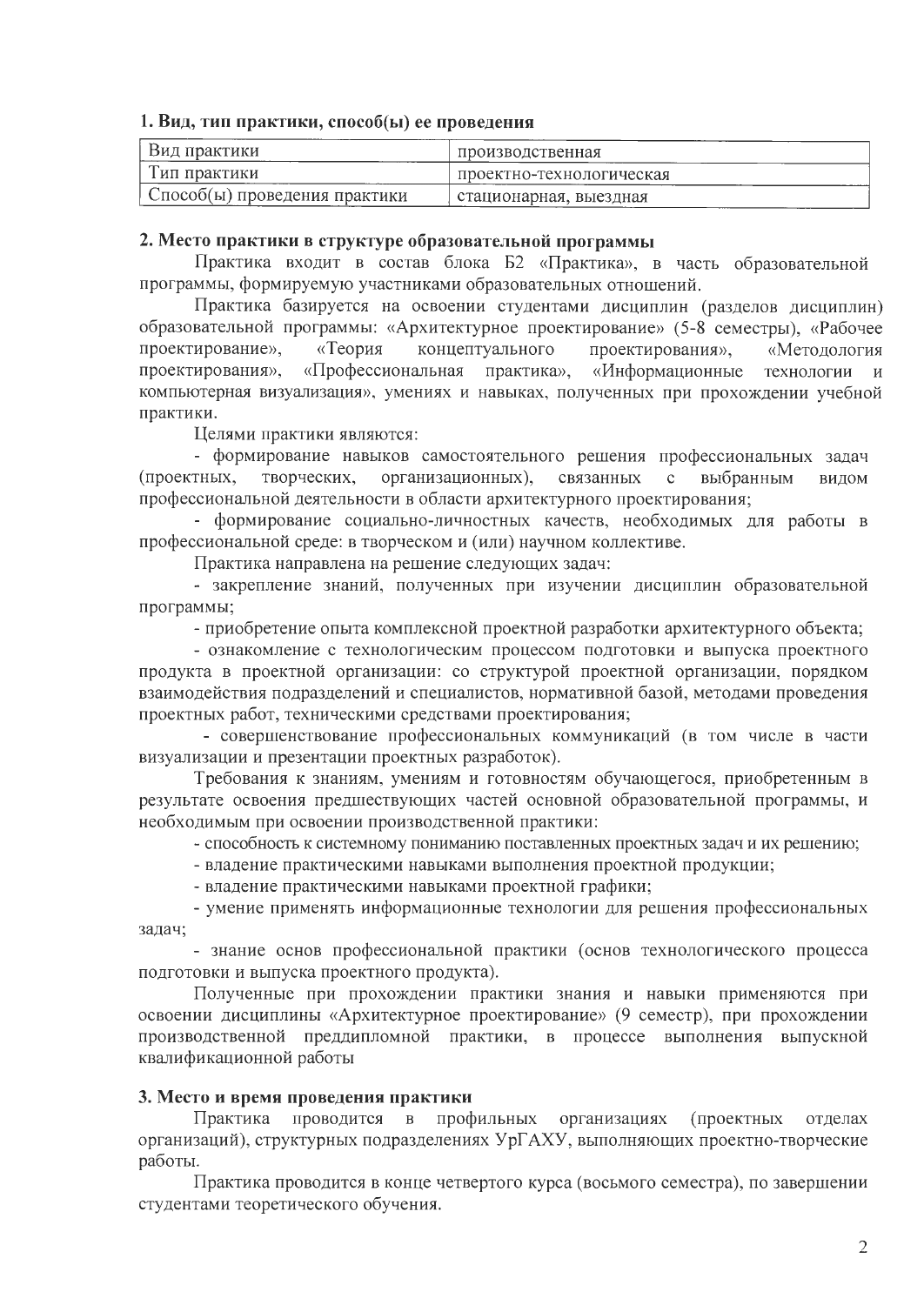Выбор места проведения практики для лиц с ограниченными возможностями здоровья и инвалидов производится с учетом требований доступности места проведения практики для данной категории обучающихся и рекомендации медико-социальной экспертизы, а также индивидуальной программы реабилитации инвалида, выданной федеральным государственным учреждением медико-социальной экспертизы, относительно рекомендованных условий и видов труда.

4. Перечень планируемых результатов обучения при прохождении практики, соотнесенных с планируемыми результатами освоения образовательной программы 4.1. Перечень компетенций, формирующихся у обучающихся в процессе прохождения практики

| Код<br>компетенции | Наименование компетенции                                                                                                                            |  |  |  |
|--------------------|-----------------------------------------------------------------------------------------------------------------------------------------------------|--|--|--|
| $\Pi K-1$          | Способен участвовать в разработке и оформлении архитектурной части разделов<br>проектной документации                                               |  |  |  |
| $\Gamma$ K-2       | Способен участвовать<br>разработке и<br>оформлении<br>архитектурного<br>R<br>концептуального проекта.                                               |  |  |  |
| $\Gamma$ K-3       | Способен участвовать в проведении предпроектных исследований и подготовке<br>данных для разработки архитектурного раздела проектной<br>документации |  |  |  |

4.2. Планируемые результаты обучения при прохождении практики

В результате прохождения данной практики обучающийся должен приобрести следующие умения и практические навыки:

| Код         | Индикаторы достижения компетенций                                                                                                                                                                                     |  |  |
|-------------|-----------------------------------------------------------------------------------------------------------------------------------------------------------------------------------------------------------------------|--|--|
| компетенции |                                                                                                                                                                                                                       |  |  |
| $\Pi K-1$   | $\overline{\Pi}$ K-1.1.                                                                                                                                                                                               |  |  |
|             | знает требования нормативных документов по архитектурному проектированию,<br>условия проектирования безбарьерной среды и нормативы,<br>включая<br>обеспечивающие создание комфортной среды жизнедеятельности с учетом |  |  |
|             | потребностей лиц с ОВЗ и маломобильных групп граждан;<br>$\Pi$ K-1.2.                                                                                                                                                 |  |  |
|             | знает социальные, градостроительные, историко-культурные,<br>объемно-<br>функционально- технологические, конструктивные,<br>планировочные,<br>композиционно-художественные, эргономические (в том числе учитывающие   |  |  |
|             | особенности лиц с ОВЗ и маломобильных групп граждан) требования к различным<br>типам объектов капитального строительства;<br>$\Pi$ K-1.4.                                                                             |  |  |
|             | знает методы и приемы автоматизированного проектирования, основные<br>программные комплексы проектирования, создания чертежей и моделей                                                                               |  |  |
|             | $\Pi$ K-1.6.                                                                                                                                                                                                          |  |  |
|             | умеет участвовать в разработке и оформлении проектной документации;<br>$\Pi$ K-1.8.                                                                                                                                   |  |  |
|             | умеет использовать средства автоматизации архитектурного проектирования и<br>компьютерного моделирования                                                                                                              |  |  |
| $\Pi K-2$   | $\Pi K-2.2$ .                                                                                                                                                                                                         |  |  |
|             | знает творческие приемы выдвижения авторского архитектурно-художественного                                                                                                                                            |  |  |
|             | замысла;                                                                                                                                                                                                              |  |  |
|             | $\Pi$ K-2.3.                                                                                                                                                                                                          |  |  |
|             | знает основные способы выражения архитектурного<br>замысла,<br>включая                                                                                                                                                |  |  |
|             | графические, макетные, компьютерные, вербальные, видео                                                                                                                                                                |  |  |
|             | $\Pi K-2.7$ .                                                                                                                                                                                                         |  |  |
|             | умеет участвовать в эскизировании, поиске вариантных проектных решений;                                                                                                                                               |  |  |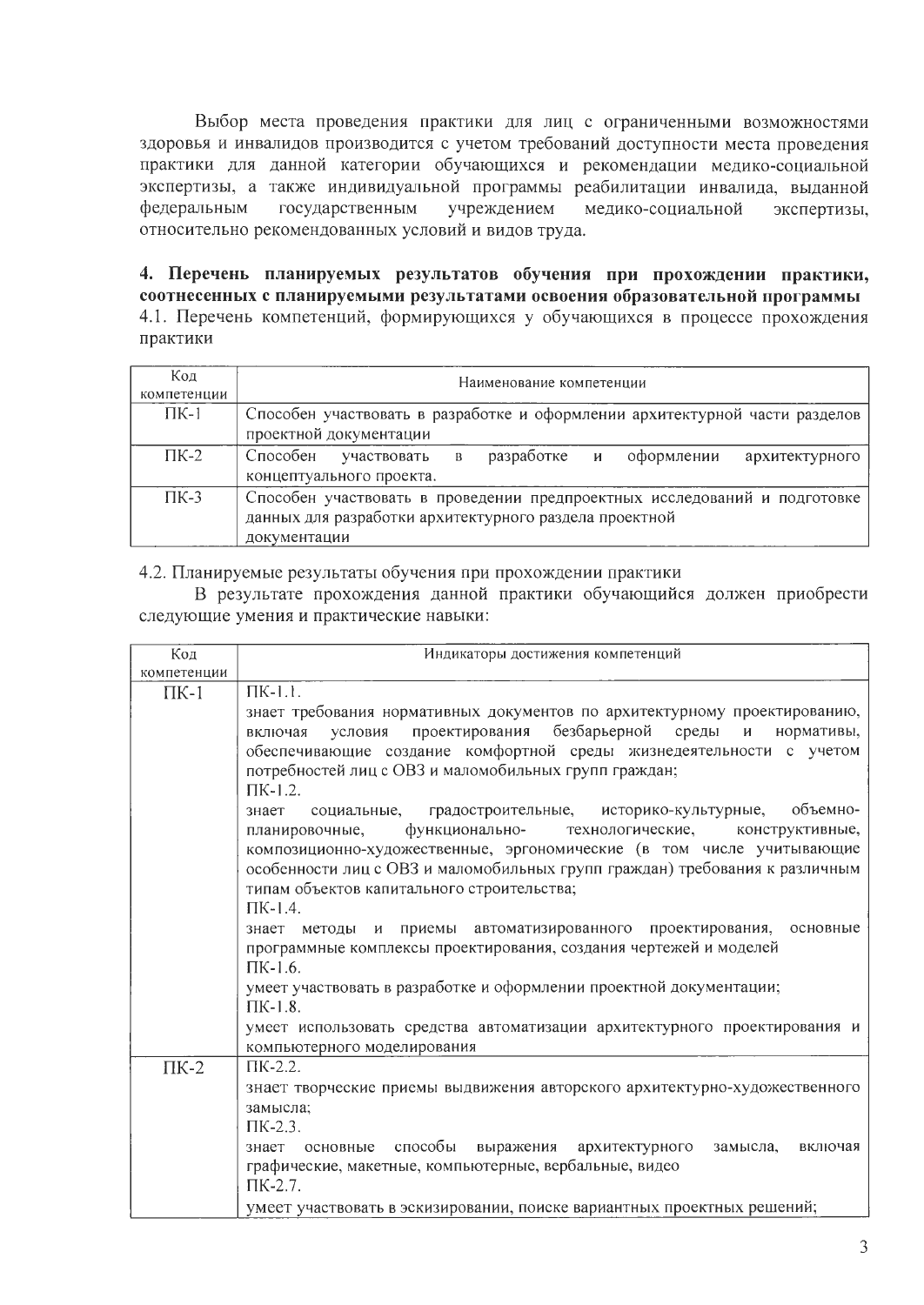| $\Pi K-3$ | $\Pi$ K-3.1.                                                                 |
|-----------|------------------------------------------------------------------------------|
|           | знает требования к основным типам зданий и сооружений, включая требования,   |
|           | функциональным назначением проектируемого объекта,<br>определяемые           |
|           | особенностями участка, необходимости организации безбарьерной среды;         |
|           | $\Pi$ K-3.2.                                                                 |
|           | нормативные, справочные, методические, реферативные источники<br>знает       |
|           | получения информации в архитектурном проектировании.                         |
|           | $\Pi$ K-3.4.                                                                 |
|           | умеет участвовать в сводном анализе исходных данных, данных заданий на       |
|           | проектирование объекта капитального строительства, данных задания<br>на      |
|           | разработку архитектурного раздела проектной документации;                    |
|           | $\Pi K-3.5$ .                                                                |
|           | умеет осуществлять анализ опыта проектирования, строительства и эксплуатации |
|           | аналогичных объектов капитального строительства                              |

#### 5. Трудоемкость практики (объем практики в зачетных единицах и ее продолжительность в академических часах)

Общая трудоемкость производственной практики составляет 6 зачетных единиц, 216 академических часов. Практика проводится в течение 6 недель.

#### 6. Содержание практики

| $N_2$     | Этапы практики                              | Трудоемкость (в часах)  | Формы              |
|-----------|---------------------------------------------|-------------------------|--------------------|
| $\Pi/\Pi$ | (виды учебной работы)                       | Всего/в т.ч. в форме    | контроля           |
|           |                                             | практической подготовки |                    |
| 1.        | Подготовительный этап                       | 9/9                     |                    |
| 1.1.      | Вводная лекция (содержание практики и форма | 4                       | посещаемость       |
|           | отчетности, инструктаж по технике           |                         |                    |
|           | безопасности).                              |                         |                    |
| 1.2.      | Ознакомление с местом прохождения практики  | 5                       |                    |
| 2.        | Рабочий этап                                | 189/189                 | Выполнение         |
| 2.1.      | Раздел 1. Производственно-технологический   | 54                      | индивидуаль-       |
| 2.1.1.    | Ознакомление с технологическим процессом    |                         | ного задания       |
|           | подготовки и выпуска проектного продукта.   |                         | Отзыв              |
| 2.2.      | Раздел 2. Проектный                         | 135                     | организации*-      |
| 2.2.1.    | Выполнение проектных работ по архитектурной |                         | базы практики      |
|           | тематике.                                   |                         |                    |
| 3.        | Завершающий этап.                           | 18/18                   | Отчет о            |
| 3.1.      | Подготовка, оформление отчета о прохождении | 18                      | прохождении        |
|           | практики                                    |                         | практики           |
|           | Итого                                       | 216/216                 | Зачет с<br>оценкой |

\* отзыв структурного подразделения УрГАХУ (при проведении практики в УрГАХУ)

#### 7. Формы отчетности по практике и форма промежуточной аттестации (по итогам практики)

Аттестация по итогам практики заключается в представлении студентом отчета о прохождении практики, содержащего следующие материалы:

- 1. Титульный лист (унифицированная форма)
- 2. Индивидуальное задание на практику.
- 3. Характеристика деятельности студента в период прохождения практики с рекомендательной оценкой организации (структурного подразделения УрГАХУ), в которой студент проходил практику (при прохождении практики в организации на фирменном бланке организации, заверенная подписью руководителя и печатью организации).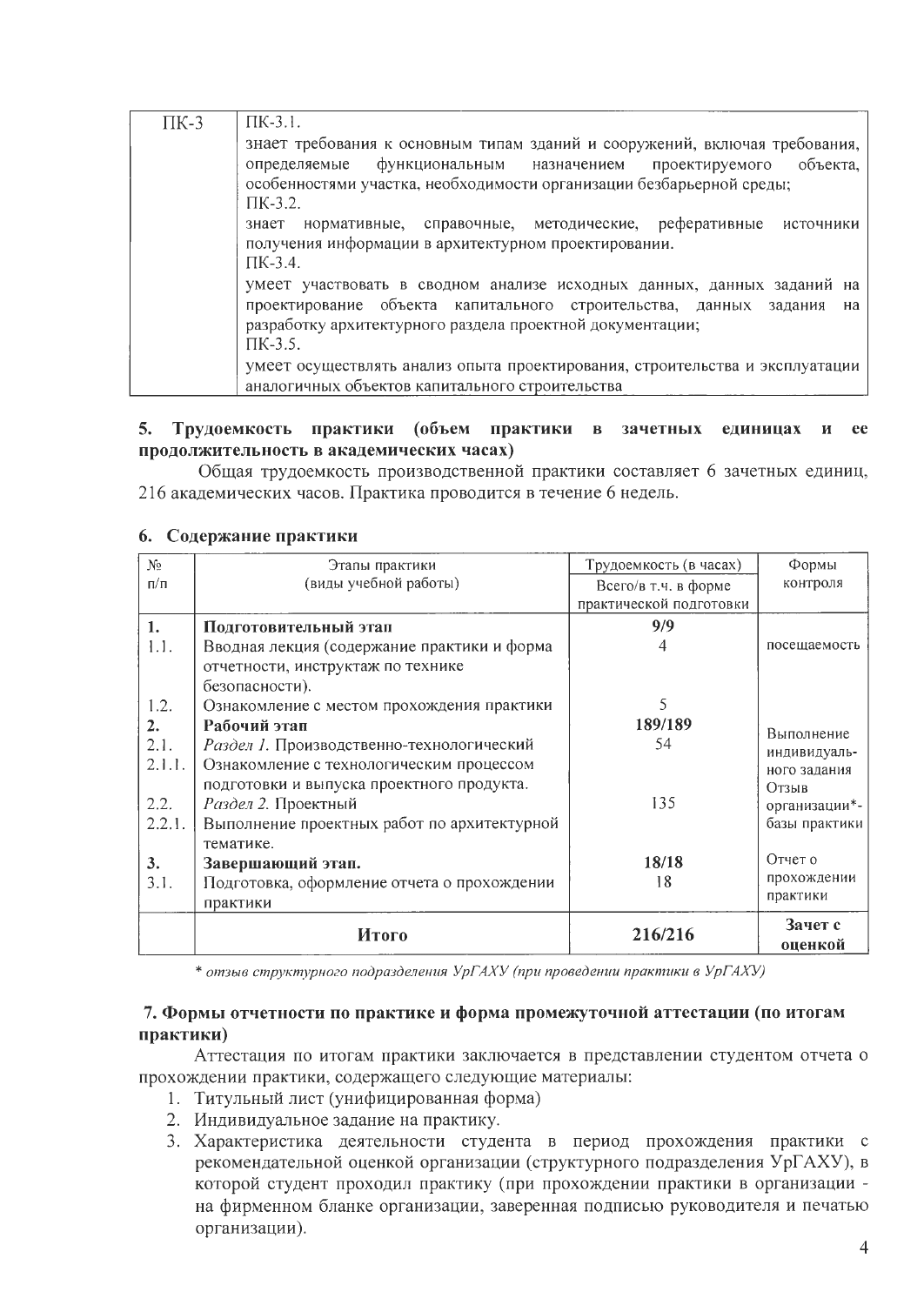- 4. Описание технологического процесса подготовки и выпуска проектного продукта в организации - месте прохождения практики (структуры проектной организации, порядка взаимодействия подразделений и специалистов, нормативной базы, методов проведения проектных работ, технических средств проектирования).
- 5. Приложение (список работ, в которых участвовал практикант и копии выполненной им проектной документации, заверенные подписью руководителя практики от организации).

Аттестация проводится руководителем практики от кафедры. По результатам аттестации обучающемуся выставляется зачёт с оценкой.

Фонд оценочных средств для проведения промежуточной аттестации обучающихся по практике приведен в Приложении 1

### 8. Перечень учебной литературы и ресурсов сети "Интернет", необходимых для проведения практики

#### а) основная литература

1. Архитектурное проектирование жилых зданий: учеб. пособие / под ред. М. В. Лисициана, Е. С. Пронина. - М. : Архитектура-С, 2014. - 488 с. - Гриф УМО.

2. Гельфонд А. Л. Архитектурное проектирование общественных зданий и сооружений: учебное пособие / Гельфонд А. Л. - М. : Интеграл, 2013. - 280 с. Гриф УМО

3. Дятков С. В. Архитектура промышленных зданий: учебник/ С. В. Дятков, А.П. Михеев. - М.: ACB, 2010. - 552 с. - Гриф М-ва.- URL: http://biblioclub.ru/index.php?page=book&id=273748

4. Меренков А. В. Структура общественного здания: учебное пособие / А. В. Меренков, Ю С. Янковская; Урал. гос. архитектурно-художеств. акад. - Екатеринбург : Архитектон, 2012. - 127 с. - Гриф УМО. .- URL: http://biblioclub.ru/index.php?page=book&id=222101.

5. Иодо И. Градостроительство и территориальная планировка: учеб. пособие / И. А, Иодо, Г. А. Потаев. - Ростов н/Д: Феникс, 2008. - 285 с.

6. Луговая Л. Н. Рабочее проектирование в архитектурном ВУЗе: учеб. пособие/ Л. Н. Луговая, Е. А. Голубева. - Екатеринбург: Архитектон, 2014. - 100 с. .- URL : http://biblioclub.ru/index.php?page=book&id=436747

7. Этенко В. П. Управление архитектурным проектом: учебник / В. П. Этенко. - М.: Академия, 2008. - 352 с.

#### б) дополнительная литература

1. Дектерев С.А. Многофункциональный жилой комплекс: Пособие по проектированию. [Электронный ресурс] / С.А. Дектерев, М.В. Винницкий, М.Г. Безирганов, В.В. Громада. - Екатеринбург: УралГАХА, 2012 - URL: http://arch-usaaa-mag.blogspot.ru/2013/02/blogpost.html

2. Громада В.В. Большепролетное торговое здание. Методические указания и задание на выполнение курсового проекта. [Электронный ресурс] / В.В. Громада. - Екатеринбург: УралГАХА, 2012. - URL: http://arch-usaaa-mag.blogspot.ru/2013/02/blog-post 7293.html

3. Менеджмент в архитектуре. Основы методики управления архитектурным проектом: учебник / В. П. Этенко. - 3-е изд. - М. : ЛИБРОКОМ, 2014. - 224 с.

#### в) Интернет-ресурсы

1. Министерство строительства и жилищно-коммунального хозяйства Российской Федерации: официальный сайт. - Москва. - URL: http://www.minstroyrf.gov.ru

2. Министерство строительства и развития инфраструктуры Свердловской области: официальный сайт. - Екатеринбург. - URL: http://minstroy.midural.ru